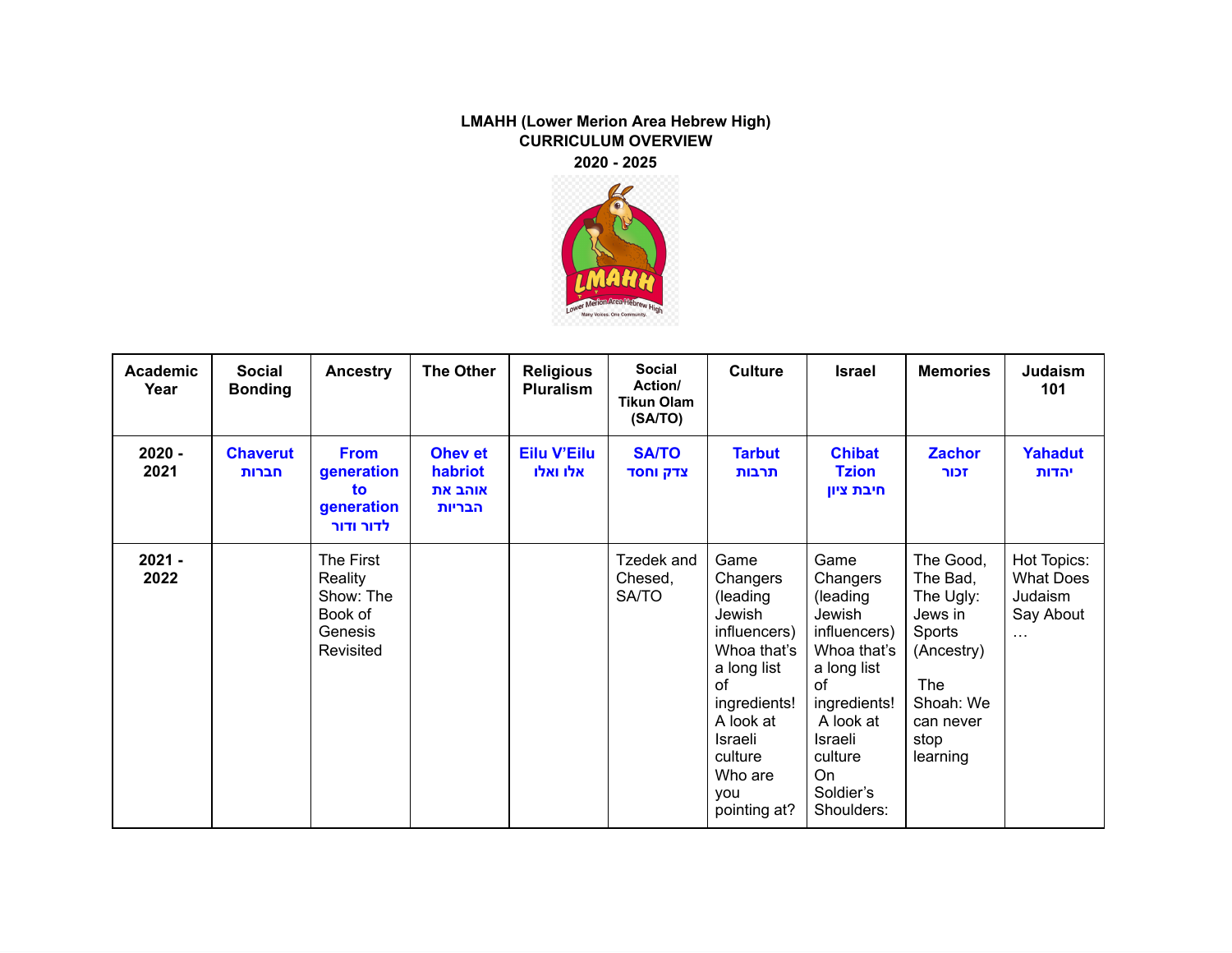|                  |  |                                            |                                                                       | The<br>Wonderful<br>World of<br>Ritual<br>Objects                                                                                                                         | A look at<br>the<br>incredible<br><b>IDF</b>                                                                                 |                                                                           |                                                                                                                                                                                     |
|------------------|--|--------------------------------------------|-----------------------------------------------------------------------|---------------------------------------------------------------------------------------------------------------------------------------------------------------------------|------------------------------------------------------------------------------------------------------------------------------|---------------------------------------------------------------------------|-------------------------------------------------------------------------------------------------------------------------------------------------------------------------------------|
| $2022 -$<br>2023 |  | The many<br>funky<br>flavors of<br>Zionism | Tzedek and<br>Chesed -<br>Social<br>Action /<br><b>Tikkun</b><br>Olam | <b>God Bless</b><br>America:<br>The Story<br>of Jews in<br>America<br>That's<br>Funny! No<br>it's not! Yes<br>it is! -<br>Jewish<br>humor,<br>truth in<br>jest?           | Wrestling<br>with the<br>Monologue<br>of Wrestling<br>Jerusalem<br>So many<br>Waze to<br>travel! A<br>road trip to<br>Israel | Studying<br>the<br>Holocaust<br>through the<br>lens of<br><b>IWitness</b> | A funny,<br>musical,<br>visual,<br>interesting<br>look at<br>Jewish<br>holidays<br>A Great<br>Debate:<br>How<br>Jewish text<br>can 'get<br>you going!"                              |
| $2023 -$<br>2024 |  |                                            | Tzedek and<br>Chesed -<br>Social<br>Action /<br><b>Tikkun</b><br>Olam | There's<br>Nothing like<br>a Good<br>Book -<br>Literature<br>and the<br>Jewish<br>Story<br>Imagine<br>that!<br>Inspirationa<br>I films from<br>Imagination<br>Productions |                                                                                                                              | Explore the<br>Holocaust<br>by "Facing<br>History"                        | The Great<br>Jewish<br>Personality<br>Test -<br>Which<br><b>Biblical</b><br>Character<br>would you<br>want to be?<br>Hot topics:<br>What does<br>Judaism<br>say about<br>$\ldots$ ? |